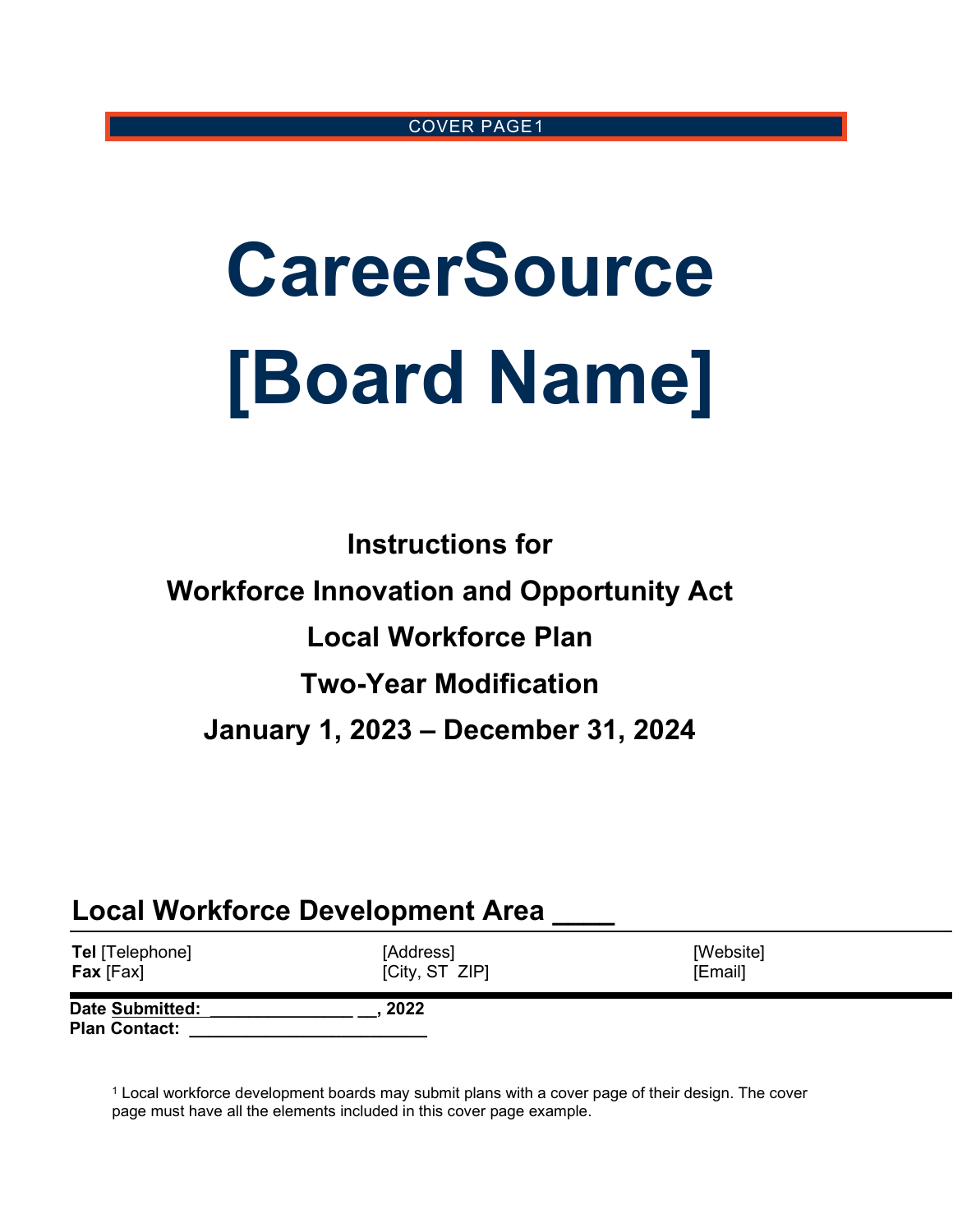## **CONTENTS**

| <b>INTRODUCTION</b>                                                           | 1  |
|-------------------------------------------------------------------------------|----|
| <b>KEY DATES</b>                                                              | 3  |
| <b>PUBLIC COMMENT PROCESS</b>                                                 | 3  |
| <b>PLAN SUBMISSION</b>                                                        | 3  |
| <b>PLAN APPROVAL</b>                                                          | 5  |
| <b>ORGANIZATIONAL STRUCTURE</b>                                               | 6  |
| ANALYSIS OF NEED AND AVAILABLE RESOURCES                                      | 8  |
| <b>LOCAL WORKFORCE DEVELOPMENT BOARD VISION AND STRATEGIC</b><br><b>GOALS</b> | 8  |
| <b>DESCRIPTION OF STRATEGIES AND PROGRAM SERVICES</b>                         | 9  |
| DESCRIPTION OF THE LOCAL ONE-STOP DELIVERY SYSTEM                             | 12 |
| <b>PERFORMANCE AND EFFECTIVENESS</b>                                          | 14 |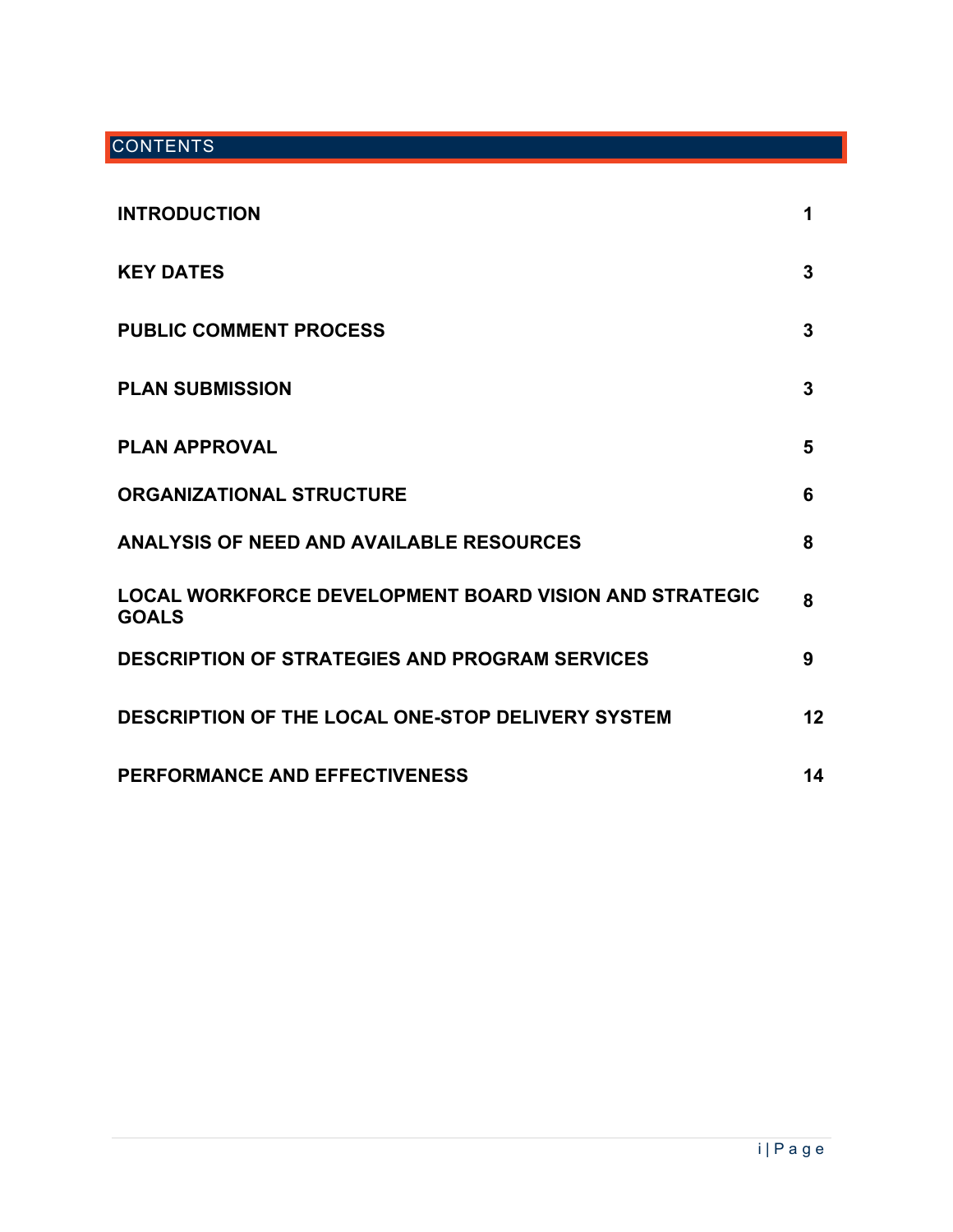#### **INTRODUCTION**

These instructions provide direction for local workforce plans (local plans) submitted under [Public Law 113-128, the Workforce Innovation and Opportunity Act \(WIOA\).](https://www.govinfo.gov/content/pkg/PLAW-113publ128/pdf/PLAW-113publ128.pdf) WIOA requires each local workforce development board (LWDB), in partnership with the appropriate chief local elected official(s), to develop and submit a comprehensive four-year local plan to the state. Additionally, local plans must be modified at the end of the first two-year period of the four-year local plan to reflect changes in labor market and economic conditions and other factors affecting the implementation of the local plan. Federal regulations require states and LWDBs to regularly revisit and recalibrate state plan strategies in response to changing economic conditions and workforce needs of the state (20 Code of Federal Regulations (CFR) 676.135).

WIOA emphasizes the importance of collaboration and transparency in the development and submission of local plans. LWDBs provide leadership, and should seek broad stakeholder involvement, in the development of their local plan. Chief local elected officials, LWDB members, core program partners, mandatory one-stop career center partners, and local economic development entities are an integral part of the planning process. WIOA encourages an enhanced, integrated system by including core programs in its planning and performance requirements. Affected entities and the public must have an opportunity to provide input in the development of the plan. LWDBs must make the plan available electronically and in open meetings to ensure transparency to the public.

In addition to the specific requirements outlined in these instructions, local plans must:

- A. Identify and describe policies, procedures, and local activities that are carried out in the local workforce development area (local area), consistent with the strategic and operational elements of the state plan as well as [CareerSource Florida Strategic Policy](https://careersourceflorida.com/wp-content/uploads/2021/12/Comprehensive-Employment-Education-and-Training-Strategy.pdf)  [2021.12.09.A.1 – Comprehensive Employment Education and Training Strategy.](https://careersourceflorida.com/wp-content/uploads/2021/12/Comprehensive-Employment-Education-and-Training-Strategy.pdf)
- B. Align with the CareerSource Florida Board of Director's business and market-driven principles to be the global leader for talent. These principles include:
	- Increasing the prosperity of workers and employers.
	- Reducing welfare dependency.
	- Meeting employer needs.
	- Enhancing productivity and competitiveness.
- C. Address how the LWDB coordinates service delivery with core programs of the Florida Department of Education's Division of Vocational Rehabilitation, Division of Blind Services and Division of Career and Adult Education, as well as other required and optional partners.
- D. Be based on current and projected needs of the local workforce investment system, with an increased emphasis on coordination and collaboration at all levels to ensure a seamless system for employers and job seekers, including veterans, Supplemental Nutrition Assistance Program (SNAP) and Temporary Assistance for Needy Families (TANF) benefit recipients, individuals with disabilities, and individuals residing in rural areas.
- E. Set forth a strategy to utilize all allowable resources to: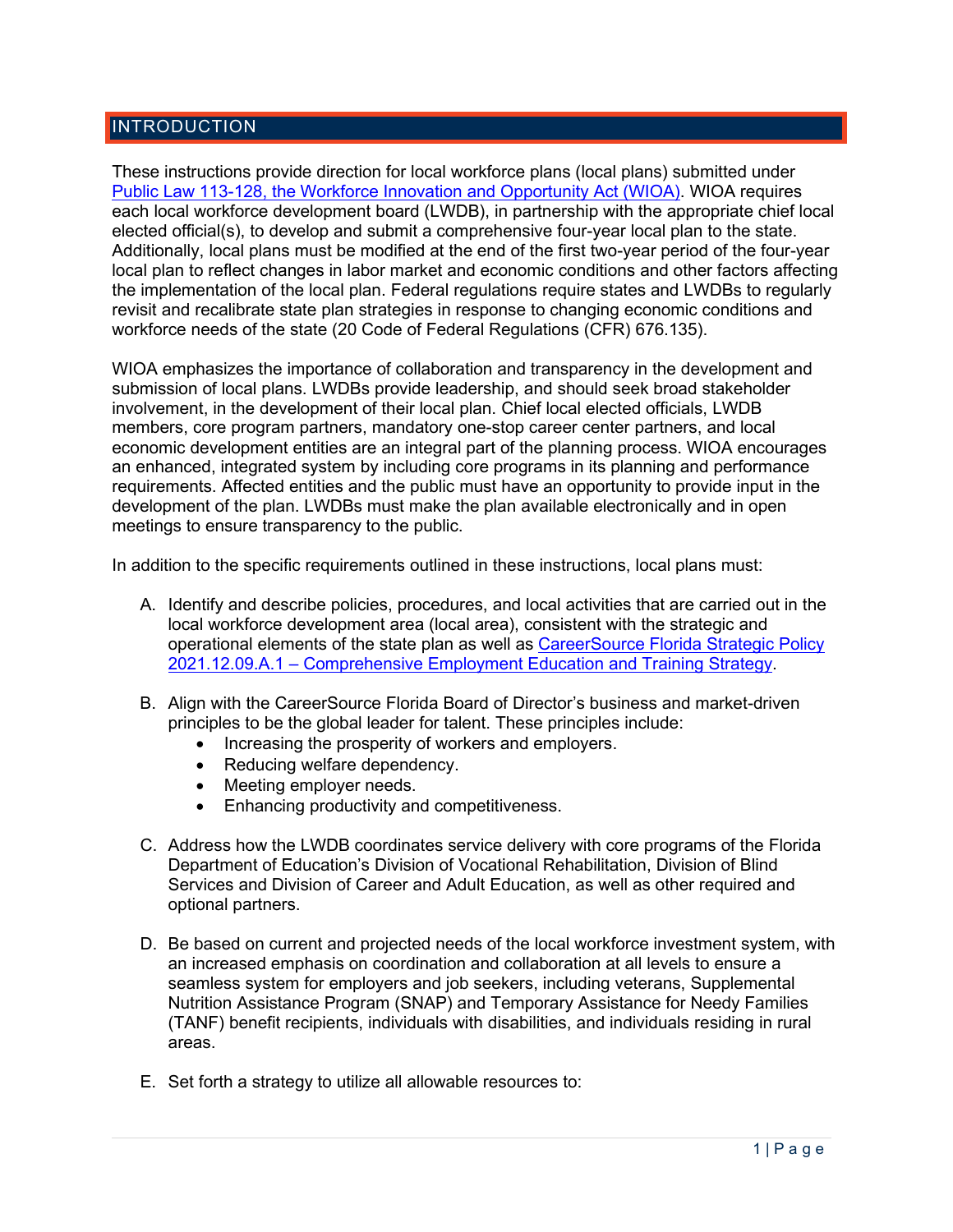- Assist Floridians with securing employment that leads to economic selfsufficiency and reduces the need for public assistance.
- Provide opportunities for Floridians to develop skills intended to meet the present and future needs of employers.
- Ensure that workforce-related programs are responsive to present and future needs of business and industry and complement the initiatives of state and local economic development partners, including Enterprise Florida, Inc. in relation to:
	- o Job training;
	- o The attainment of a credential of value identified pursuant to Section 445.004(4)(h)4.c., Florida Statutes;
	- o The attainment of a postsecondary degree or credential of value; and
	- o Any other program that has, at least in part, the goal of securing employment or better employment for an individual and receives federal funds or a state appropriation.
- Prioritize evidence-based, results-driven solutions to improve outcomes for Floridians and Florida businesses.
- Develop collaborative partnerships that leverage multiple sources of funding to provide services to all customers seeking assistance, especially Florida's vulnerable populations.
- Identify barriers to coordinating and aligning workforce-related programs and develop solutions to remove such barriers.
- F. Identify the education and skill needs of the workforce and the employment needs of the local area and include an analysis of the strengths and weaknesses of services provided to address identified needs. Assessments include the best available information, evidence of effectiveness, performance information for specific service models and a plan to improve program effectiveness by adopting proven or promising practices as a part of the local vision.
- G. Provide a comprehensive view of the systemwide needs of the local area.
- H. Address how LWDBs foster strategic alignment, improve service integration and ensure the workforce system is industry-relevant, responding to the economic needs of the local workforce development area and matching employers with skilled workers.
- I. Lead to greater efficiencies, reduce duplication, and maximize financial and human resources.
- J. Address current and future strategies and efficiencies to address the continuous improvement of Florida's workforce investment system and its focus on customer service excellence.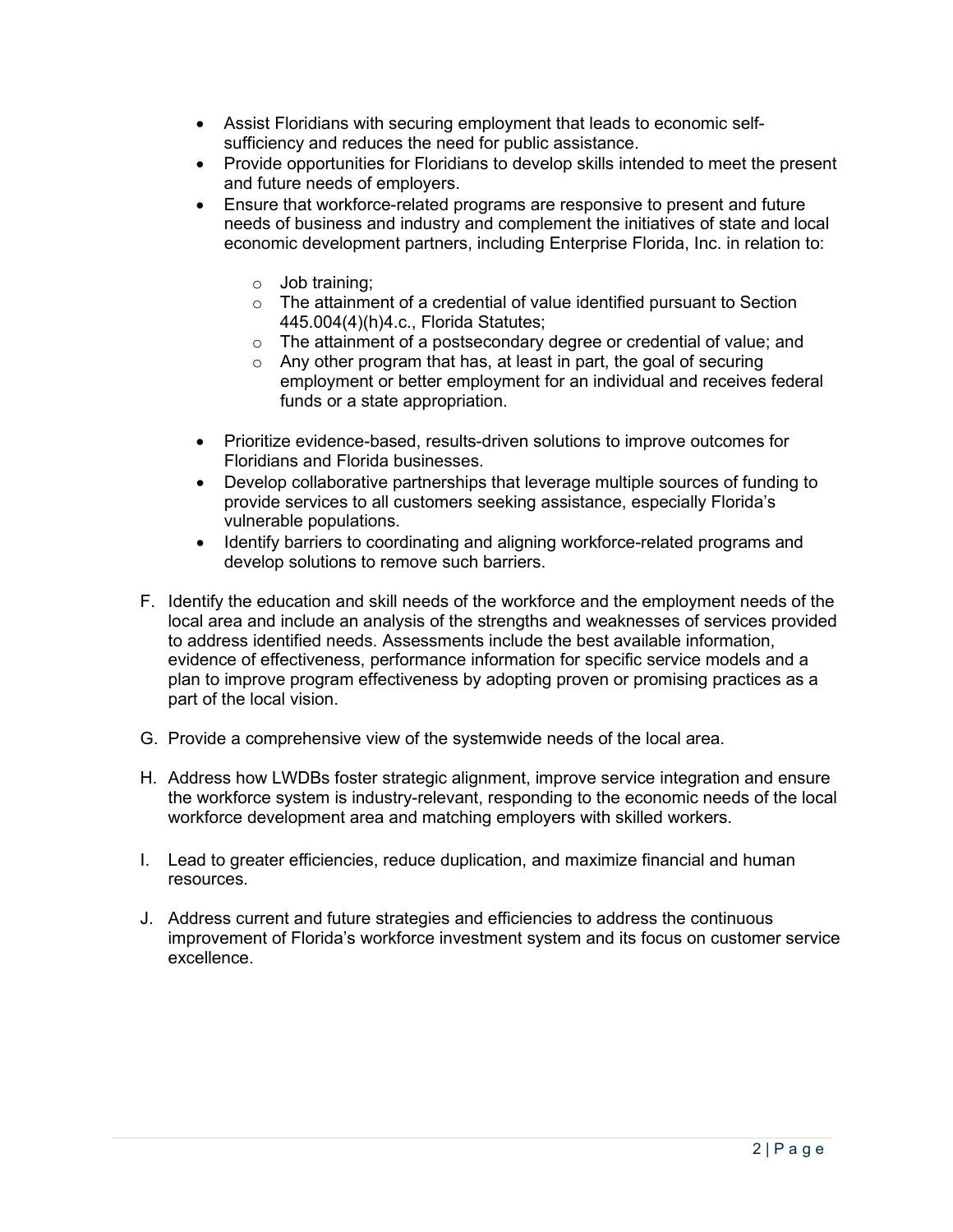#### KEY DATES AND RESIDENCE IN A RELATION ON OR BEFORE

#### PUBLIC COMMENT PROCESS

Prior to the date on which the LWDB submits the local plan, the LWDB must provide an opportunity for public comment on the development of the local plan. To provide adequate opportunity for public comment, the LWDB must:

- **(1)** Make copies of the proposed local plan available to the public through electronic and other means, such as public hearings and local news media (WIOA § 108(d)(1)).
- **(2)** Include an opportunity for comment by members of the public, including representatives of business, labor organizations, and education (WIOA § 108(d)(2)).
- **(3)** Provide no less than a 14-day period and no more than a 30-day period for comment on the plan before its submission to DEO, beginning on the date on which the proposed plan is made available (WIOA  $\S$  108(d)(2)).

#### PLAN SUBMISSION

#### **ONLINE FORM**

Each LWDB must submit its local plan, required attachments and contact information for primary and secondary points of contact for each local plan via the state's online form established for WIOA local plan submissions. Hard copies of local plans or attachments are not required. **All local plans must be submitted no later than 5:00 p.m. (EDT) on Monday, October 3, 2022. Please note, the local plan and all attachments must be submitted in a searchable PDF format that is Americans with Disabilities Act compliant. [2](#page-4-0)**

<span id="page-4-0"></span> $2$  A searchable PDF file is a PDF file that includes text that can be searched upon using the standard Adobe Reader "search" functionality [CTRL+F]. In Microsoft Word Click **File > Save As** and choose where you want the file to be saved. In the **Save As** dialog box, choose **PDF** in the Save as type list. Click **Options,** make sure the **Document structure tags for accessibility** check box is selected, and then click **OK.**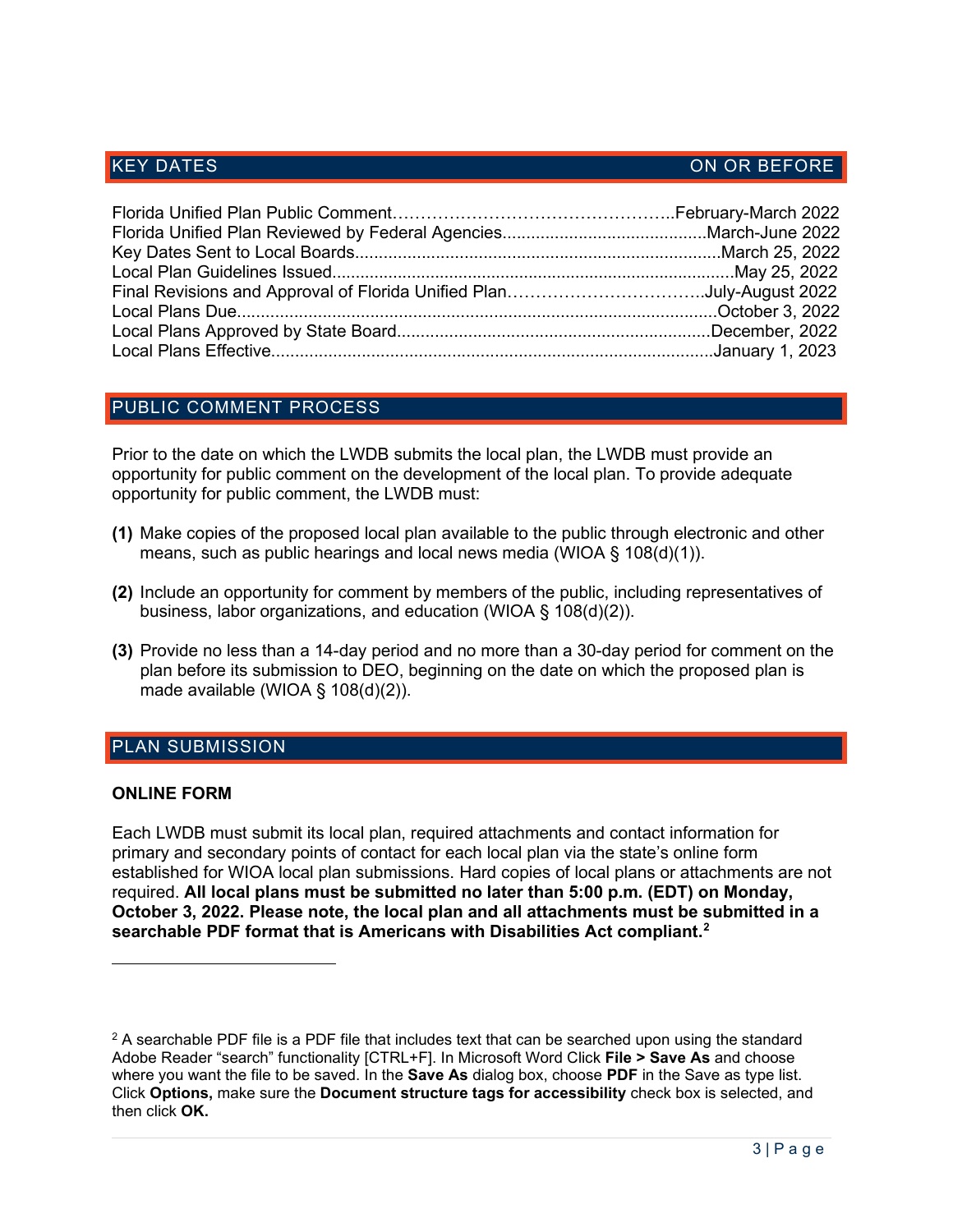The web address for the state's online form for submitting local plans, required attachments and links to requested documents is [https://careersourceflorida.com/wioa-form/.](https://careersourceflorida.com/wioa-form/)

#### **Please carefully review these instructions and those posted online prior to submitting plans.**

#### **Prior to local plan submission, please ensure:**

- The LWDB members reviewed the plan.
- The LWDB chair and the chief local elected official signed the appropriate documents.
- The name and number of the LWDB are on the plan cover page.
- The plan submitted date and point of contact is on the cover page.
- The structure and numbering follow the plan instructions format.
- A table of contents with page numbers is included and each page of the plan is numbered.
- Text is typed, preferably in the fonts Arial or Calibri, with a font size of 11 or greater.
- Responses to all questions are informative and concise.
- The name of the LWDB, the page number and plan submission date are listed in the footer of the document.

#### **ATTACHMENTS**

**Please provide a link to the local board's website showing the attachments described below or upload attachments in a searchable PDF file with the local plan:**

- **A. Executed interlocal agreement that defines how parties carry out roles and responsibilities of the chief local elected official** (if the local area includes more than one unit of general local government in accordance with WIOA § 107(c)(1)(B) .
- **B. Executed agreement between the chief local elected official(s) and the local workforce development board.**
- **C. Evidence of designation of the fiscal agent** by the chief local elected official(s), if other than the chief local elected official.
- **D. Current bylaws** established by the chief local elected official to address criteria contained in 20 CFR 679.310(g) and CareerSource Florida Administrative Policy 110  $-$ [Local Workforce Development Area and Board Governance.](http://floridajobs.org/docs/default-source/lwdb-resources/policy-and-guidance/guidance-papers/2021-guidance-papers/adminpol110_-wioa-lwdaandbrdgov-final-07012021.pdf?sfvrsn=e6004eb0_2)
- **E. Current board member roster, meeting minutes for the local plan agenda item, discussions about the plan, and the board's vote on the local plan.**
- **F. Agreements describing how any single entity selected to operate in more than one of the following roles:** local fiscal agent, local board staff, one-stop operator, or direct provider of career services, will carry out its multiple responsibilities, including how it develops appropriate firewalls to guard against conflicts of interest. Also attach copies of any processes and procedures that clearly detail a) how functions are sufficiently separated; b) descriptions of the steps the local area has taken to mitigate risks that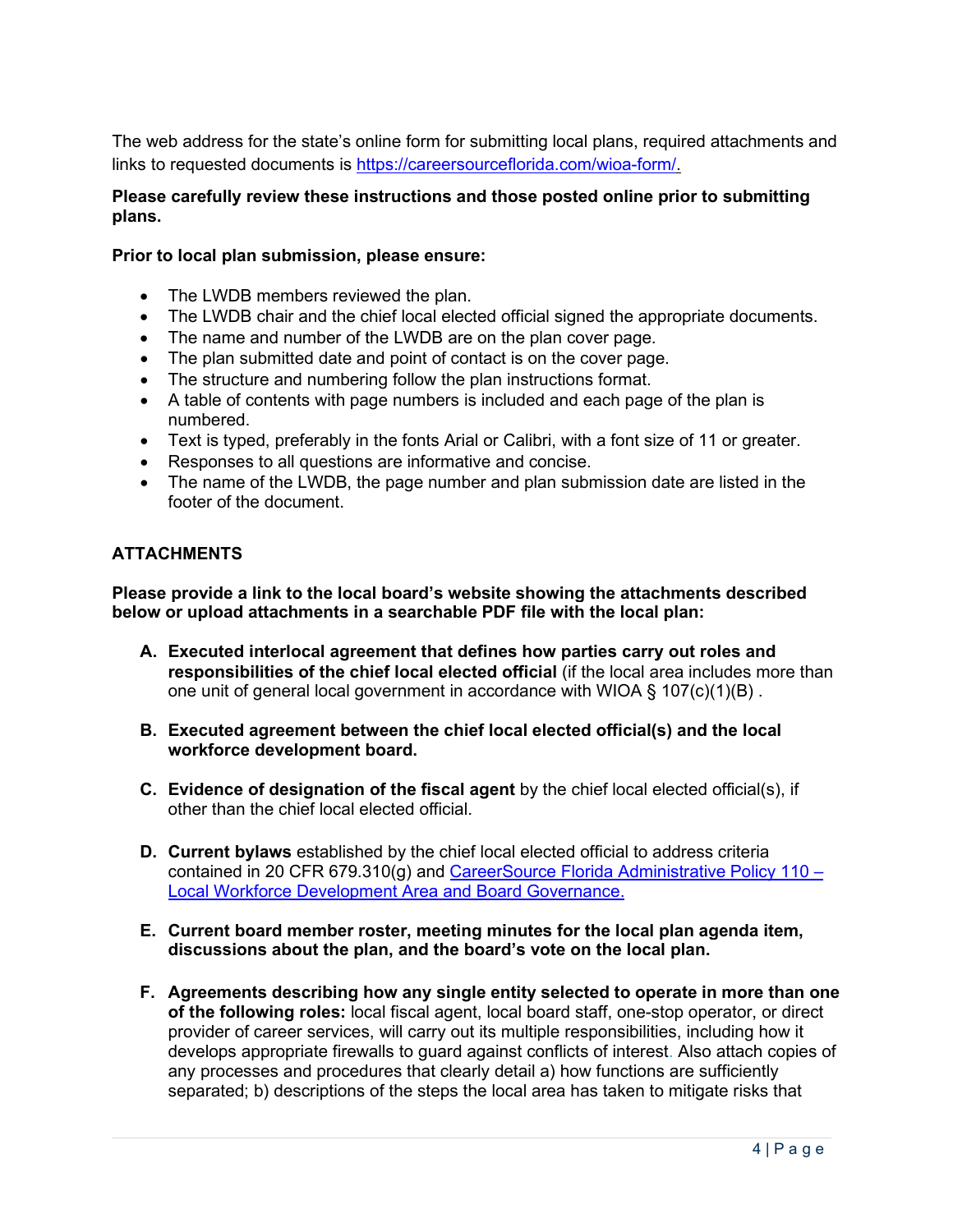could lead to impropriety; c) firewalls (physical, technological, policies, etc.) created to ensure such risks are mitigated; and d) oversight and monitoring procedures.

- **G. Executed Memoranda of Understanding for all one-stop partners** (Section III(b)(2) of the State of Florida WIOA Unified Plan).
- **H. Executed Infrastructure Funding Agreements with all applicable WIOA required partners** (Section III(b)(2) and Section IV(a)(1)(d) of the State of Florida WIOA Unified Plan).
- **I. Executed cooperative agreements** which define how all local service providers, including additional providers, will carry out the requirements for integration of and access to all services available in the local one-stop delivery system. This includes cooperative agreements (as defined in WIOA section 107(d)(11)(B) between the LWDB or other local entities described in WIOA section 107(d)(11)(C) of the Rehabilitation Act of 1973 (29 U.S.C 721(a)(11)(B)) and the local office of a designated state agency or designated state unit administering programs carried out under Title I of such Act (29 U.S.C. 721(a)(11) with respect to efforts that enhance the provision of services to individuals with disabilities and to other individuals, such as cross-training staff, technical assistance, use and sharing of information, cooperative efforts with employers and other efforts of cooperation, collaboration and coordination.
- **J. A description of the process used by the LWDB to obtain input and comment by representatives of business and labor organizations for the development of the plan.** This attachment must include any comments submitted during the public comment period that represent disagreement with the local plan (WIOA § 108(d)).

### PLAN APPROVAL

DEO will review each local plan for the requirements outlined in these guidelines using a local plan review checklist that aligns with requirements outlined in these guidelines. If there are questions or concerns, DEO will notify the contact(s) included in the local plan.

DEO will recommend approval of the local plan to the CareerSource Florida Board of Directors (state board), unless DEO notifies the LWDB in writing that:

- There are deficiencies in workforce investment activities that have been identified through audits, and the local area has not made acceptable progress in implementing plans to address the deficiencies;
- The local plan does not comply with applicable provisions of WIOA and the WIOA regulations, including the required consultations and public comment provisions, and the nondiscrimination requirements of 20 CFR Part 38; or
- The local plan does not align with the state plan, including with regard to the alignment of the core programs to support the strategy identified in the state plan in accordance with WIOA § 102(b)(1)(E) and 20 CFR 676.105.

The local plan, including plan modifications, will be considered to be approved upon written notice by DEO advising of state board approval or at the end of the 90-day period beginning the day DEO receives the local plan, or plan modification, unless, in accordance with 20 CFR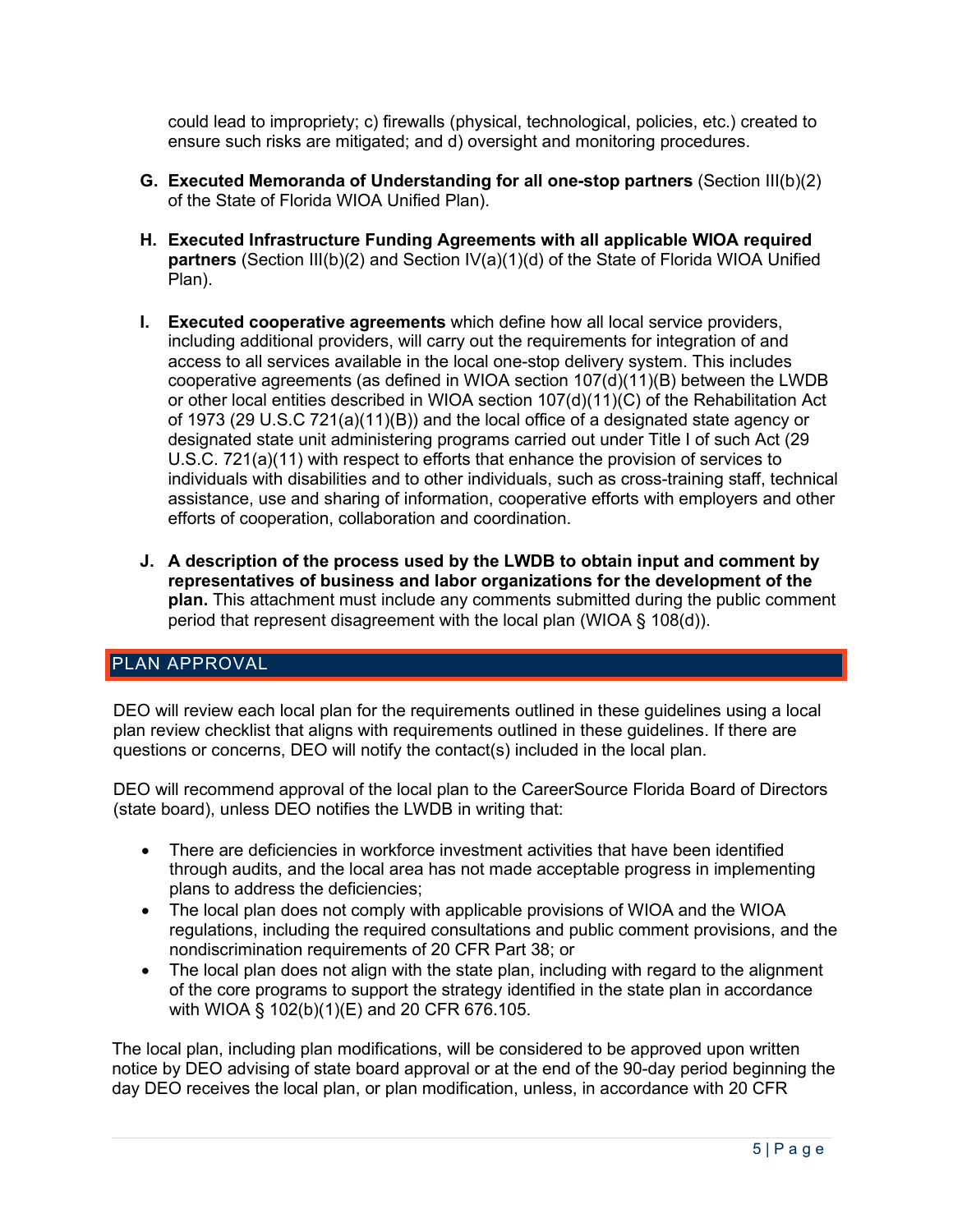679.570, any deficiencies referenced above were identified by DEO in writing and remain unresolved.

Any questions regarding the submission, review and/or approval of local plans should be submitted to DEO at: [WIOA-LocalPlans@DEO.MyFlorida.com.](mailto:WIOA-LocalPlans@DEO.MyFlorida.com.)

### A. ORGANIZATIONAL STRUCTURE

The local plan must describe the organizational structure in place in the local area, including:

#### **(1) Chief Elected Official(s)**

- (a) Identify the chief local elected official(s) by name, title, mailing address, phone number and email address.
- (b) Describe how the chief local elected official(s) was involved in the development, review and approval of the local plan.

#### **(2) Local Workforce Development Board**

- (a) Identify the chairperson of the LWDB by name, title, mailing address, phone number and email address. Identify the business that the chairperson represents.
- (b) If applicable, identify the vice-chairperson of the LWDB by name, title, mailing address, phone number and email address. Identify the business or organization the vicechairperson represents.
- (c) Describe how the LWDB members were involved in the development, review, and approval of the local plan.
- (d) Describe how the LWDB convened local workforce development system stakeholders to assist in the development of the local plan.
- **(3) Local Grant Subrecipient** (local fiscal agent or administrative entity)
	- (a) Provide the name of the entity selected to receive and disburse grant funds (local fiscal agent) if other than the chief local elected official (WIOA § 107(d)(12)(B)(i)(III) and 20 CFR 679.420).
	- (b) Provide the name of the entity selected to staff the LWDB (commonly referred to as the administrative entity) and assist the LWDB in carrying out its responsibilities as a board organized under WIOA (20 CFR 679.430). (May be the same as the fiscal agent).

#### **(4) One-Stop Operator and One-Stop Career Centers**

- (a) Provide the name of the entity or entities selected through a competitive process to serve as the one-stop operator and the effective date of the current agreement in place between the LWDB and the one-stop operator.
- (b) Describe the steps taken to ensure a competitive process for selecting the one-stop operator(s) (WIOA § 121(d)(2)(A)).
- (c) If the LWDB serves as the one-stop operator, provide the last date the state board granted approval to the LWDB to serve in this capacity and the approved duration.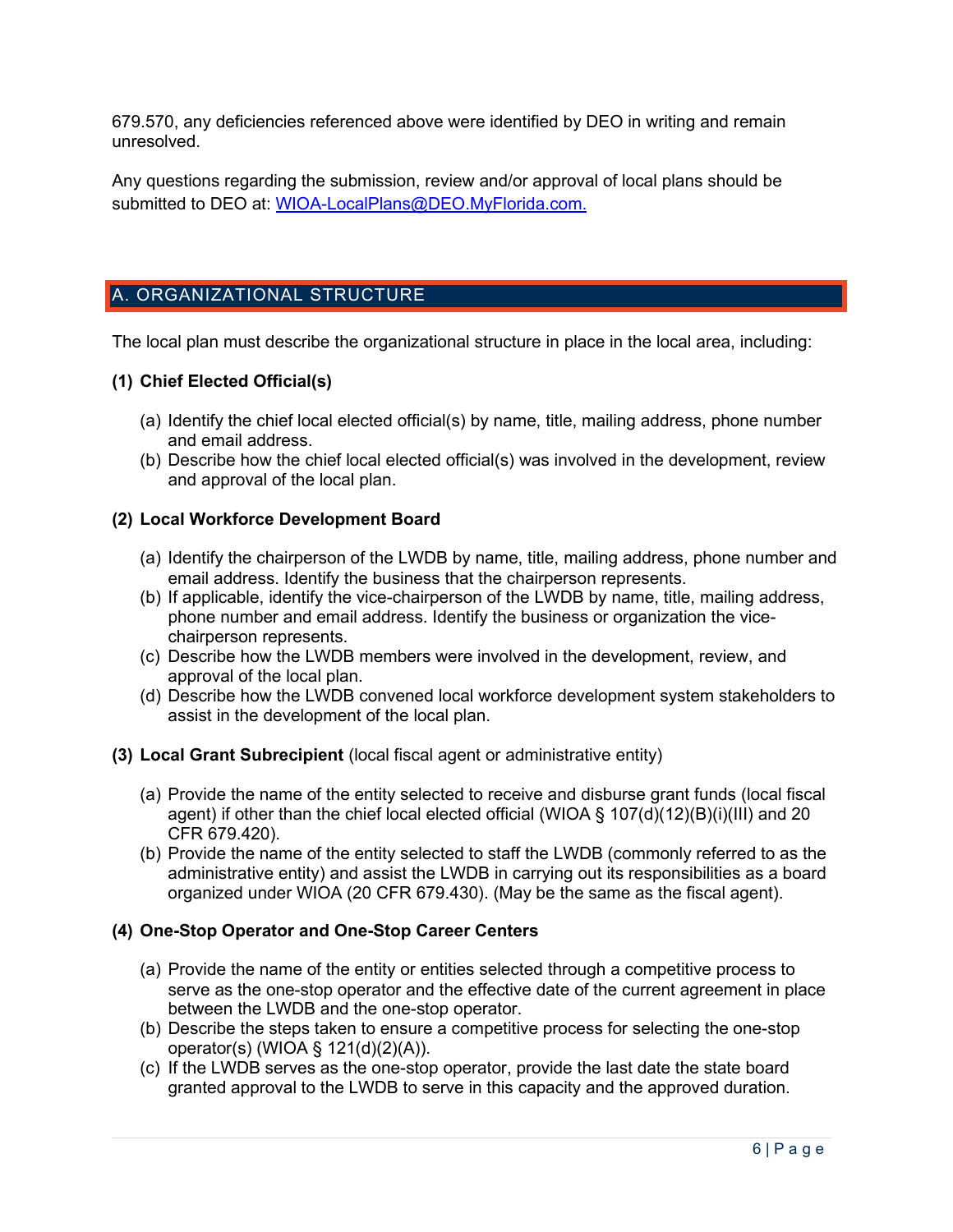- (d) Describe the roles and responsibilities the LWDB has identified and assigned to the onestop operator.
- (e) Provide the location (address) and type of each access point, indicating whether it is a comprehensive center<sup>[3](#page-8-0)</sup>, affiliate site or specialized center, as described in <u>CareerSource</u> [Florida Administrative Policy 093 – One-Stop Delivery System and One-Stop Career](http://floridajobs.org/docs/default-source/lwdb-resources/programs-and-resources/wioa/2021-wioa/ap-093---one-stop-career-center-requirements---final---12-15-2021.pdf?sfvrsn=de0c50b0_2)  [Center Certification Requirements.](http://floridajobs.org/docs/default-source/lwdb-resources/programs-and-resources/wioa/2021-wioa/ap-093---one-stop-career-center-requirements---final---12-15-2021.pdf?sfvrsn=de0c50b0_2)
- (f) Identify the days and times when each access point is open to customers. Comprehensive career centers must be open to the general public for walk-in service a minimum of eight hours per day during regular business days, Monday through Friday.
- (g) For each access point, identify how each local area provides customers with access to each required (and any approved optional) one-stop career center partners' programs, services and activities (physical co-location, electronic methods, and/or referrals).
- (h) Pursuant to the CareerSource Florida Administrative Policy 093 One-Stop Delivery [System and One-Stop Career Center Certification Requirements,](http://floridajobs.org/docs/default-source/lwdb-resources/programs-and-resources/wioa/2021-wioa/ap-093---one-stop-career-center-requirements---final---12-15-2021.pdf?sfvrsn=de0c50b0_2) provide the required attestation that at least one comprehensive one-stop center in the local area meets the certification requirements contained therein.
- (i) Describe any additional criteria (or higher levels of service coordination than required in [CareerSource Florida Administrative Policy 093 – One-Stop Delivery System and One-](http://floridajobs.org/docs/default-source/lwdb-resources/programs-and-resources/wioa/2021-wioa/ap-093---one-stop-career-center-requirements---final---12-15-2021.pdf?sfvrsn=de0c50b0_2)[Stop Career Center Certification Requirements\)](http://floridajobs.org/docs/default-source/lwdb-resources/programs-and-resources/wioa/2021-wioa/ap-093---one-stop-career-center-requirements---final---12-15-2021.pdf?sfvrsn=de0c50b0_2) relating to service coordination achieved by the one-stop delivery system, to respond to education/training needs, labor market, economic, and demographic conditions and trends in the local area (WIOA  $\S$  121(g)(3)).

#### **(5) Provider of Workforce Services**

- (a) Provide the name of the entity or entities selected to provide workforce services (except training services) within the local one-stop delivery system.
- (b) Identify and describe what workforce services (except training services) are provided by the selected one-stop operator, if any.
- (c) Identify and describe what career services are provided by the designated provider of workforce services (except training services).
- (d) If the LWDB serves as the direct provider of workforce services (except training services), provide the last date the CareerSource Florida Board of Directors granted approval to the LWDB to serve in this capacity and the approved duration.

#### **(6) Youth Service Provider**

- (a) Provide the name of the entity or entities selected to provide youth workforce investment activities (youth program services) and, if the entity was competitively procured, the term through which the entity is contracted to provide these services.
- (b) Describe the steps taken to ensure a competitive process for the selection of the youth service provider(s) in the local area, if the LWDB does not provide these services.

<span id="page-8-0"></span><sup>3</sup>A comprehensive center is one in which all core and required partner services are available either physically at the location or by direct linkage through technology to a program staff member who can provide meaningful information or services. See Training and Employment Guidance Letter No. 16-16 [\(TEGL 16-16\)](https://wdr.doleta.gov/directives/attach/TEGL/TEGL_16-16_Acc.pdf) and Training and Employment Guidance Letter No. 16-16, Change 1 [\(TEGL 16-16, Change 1\)](https://wdr.doleta.gov/directives/attach/TEGL/TEGL_16-16_Change_1_Acc.pdf).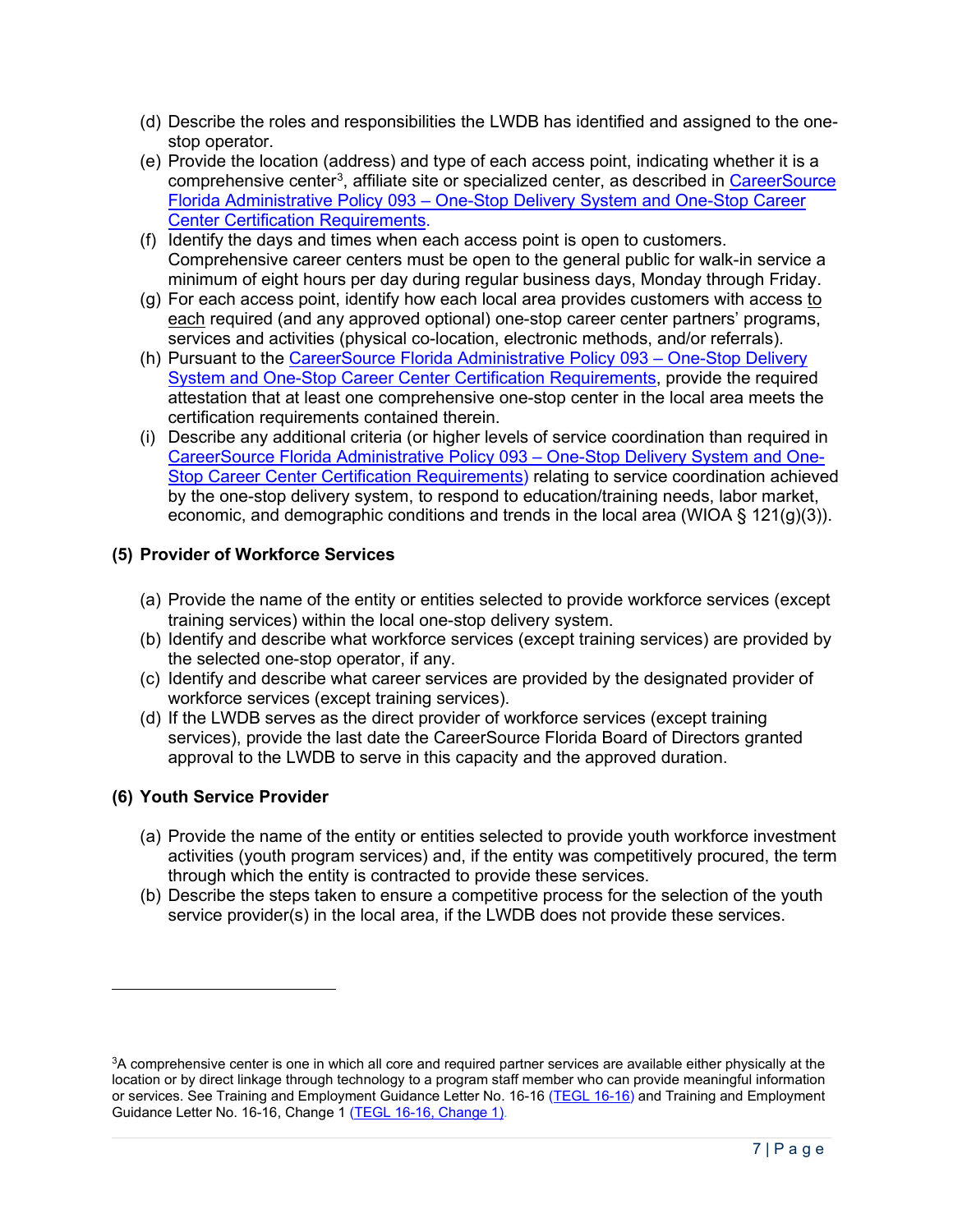- $(c)$  Describe any additional criteria<sup>[4](#page-9-0)</sup> the LWDB has established to ensure providers best positioned to deliver required youth program elements resulting in strong outcomes for youth participants are used, if applicable.
- (d) Identify and describe the youth program element(s) provided by each provider.

### B. ANALYSIS OF NEED AND AVAILABLE RESOURCES

The local workforce plan must describe strategic planning elements, including:

- **(1)** A regional analysis of:
	- (a) Economic conditions including existing and emerging in-demand industry sectors and occupations (20 CFR 679.560(a)(1)(i)); and
	- (b) The employment needs of employers in existing and emerging in-demand industry sectors and occupations<sup>[5](#page-9-1)</sup> (20 CFR 679.560(a)(1)(ii)).
- **(2)** An analysis of the knowledge and skills needed to meet the employment needs of the employers in the local area, including employment needs in in-demand industry sectors and occupations (WIOA § 108(b)(1)(B) and 20 CFR 679.560(a)(2)).
- **(3)** An analysis of the workforce in the local area, including current labor force employment and unemployment data, information on labor market trends, and the educational and skill levels of the workforce, including individuals with barriers to employment (WIOA § 108(b)(1)(C) and 20 CFR 679.560(a)(3)).
- **(4)** An analysis of the workforce development activities, including education and training, in the local area. This analysis must include the strengths and weaknesses of workforce development activities and the capacity to provide the workforce development activities to address the education and skill needs of the workforce, including individuals with barriers to employment, and the employment needs of employers (WIOA § 108(b)(1)(D) and (20 CFR 679.560(a)(4)).

#### C. LOCAL WORKFORCE DEVELOPMENT BOARD STRATEGIC VISION AND **GOALS**

Local plans describe how LWDBs implement strategies that help Floridians secure good jobs, while providing employers with the skilled workers needed to compete in the global economy. Local strategies must prioritize employment, emphasize education and training, and ensure LWDBs are responsive to Florida employers' demand for qualified workforce talent.

<span id="page-9-0"></span><sup>&</sup>lt;sup>4</sup> The state's criteria for youth service provider selection is outlined in <u>CareerSource Florida Administrative Policy 120</u><br>– Youth Service Provider Selection.

<span id="page-9-1"></span> $5$  As appropriate, a local area may use an existing analysis, which is a timely current description of the regional economy, to meet the requirements of 20 CFR 679.560(a)(1)(i) and (ii).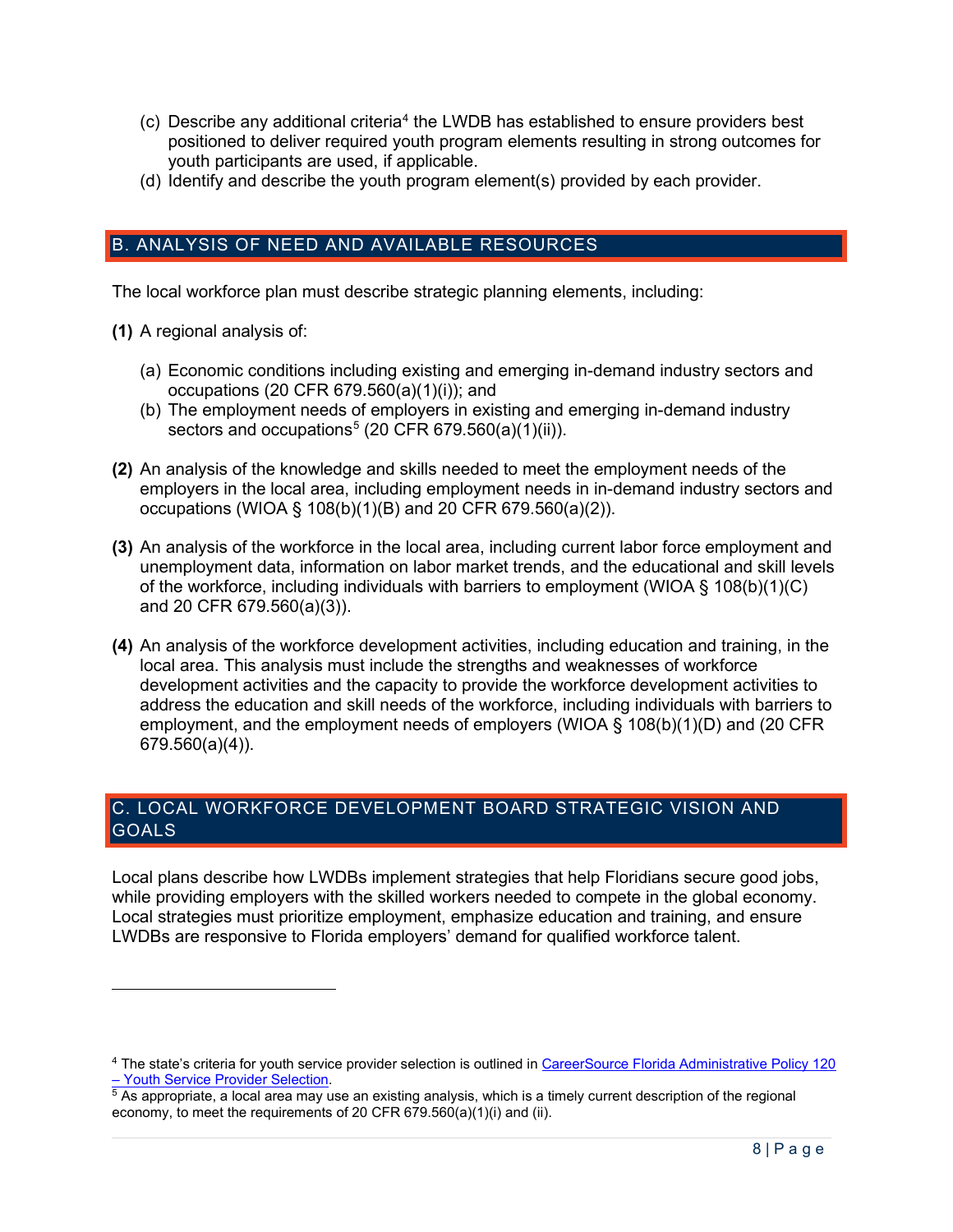- **(1)** Describe the LWDB's strategic vision to support regional economic growth and economic self-sufficiency. This must include goals for preparing an educated and skilled workforce (including youth and individuals with barriers to employment), and goals relating to the performance accountability measures based on primary indicators of performance described in WIOA § 116(b)(2)(A) (20 CFR 679.560(a)(5)).
- **(2)** Taking into account the analyses described in (1) through (4) in **Section B. Analysis of Need and Available Resources** above, describe the local area's strategy to work with entities that carry out the core programs and required partners to align resources available to the local area, to achieve the strategic vision and goals described above (20 CFR 679.560(a)(5)).

#### D. DESCRIPTION OF STRATEGIES AND PROGRAM SERVICES

The local plan must address how the LWDB coordinates service delivery with core programs of the Division of Vocational Rehabilitation, the Division of Blind Services and the Division of Career and Adult Education, as well as required partners including, but not limited to TANF, SNAP Employment and Training (E&T), Senior Community Service Employment Program, Community Service Block Grant, programs authorized under the state's unemployment insurance laws (referred to as Reemployment Assistance in Florida), programs authorized under section 212 of the Second Chance Act of 2007, and Housing and Urban Development, where available.

- **(1) Workforce Development System Description:** Describe the local workforce development system, including:
	- (a) All of the programs that are included in the system; and
	- (b) How the LWDB supports the strategy identified in the state plan under 20 CFR 676.105 and works with entities carrying out core programs and other workforce development programs, including programs of study authorized under [The Strengthening Career and](https://www.congress.gov/bill/115th-congress/house-bill/2353)  [Technical Education for the 21st Century Act \(Perkins V\)](https://www.congress.gov/bill/115th-congress/house-bill/2353) (20 U.S.C. 2301 et seq.) to support service alignment (WIOA § 108(b)(2) and 20 CFR 679.560(b)(1)).

#### **(2) Adult and Dislocated Worker Employment and Training Activities:**

Describe and assess the type and availability of adult and dislocated worker employment and training activities in the local area (WIOA §108(b)(7) and 20 CFR 679.560(b)(6)). This must include a description of local policies and procedures for individualized career and training services in the Adult program to give priority to veterans, recipients of public assistance, other low-income individuals, and individuals who are basic skills deficient.

- **(3) Training Services:** Describe how training services outlined in WIOA section 134 are provided, including:
	- (a) A description of the process and criteria for issuing ITAs, including a description of any ITA limitations established by the LWDB and a description of any exceptions to the use of ITAs;
	- (b) If contracts for training services are used, how the use of such contracts are coordinated with the use of ITAs; and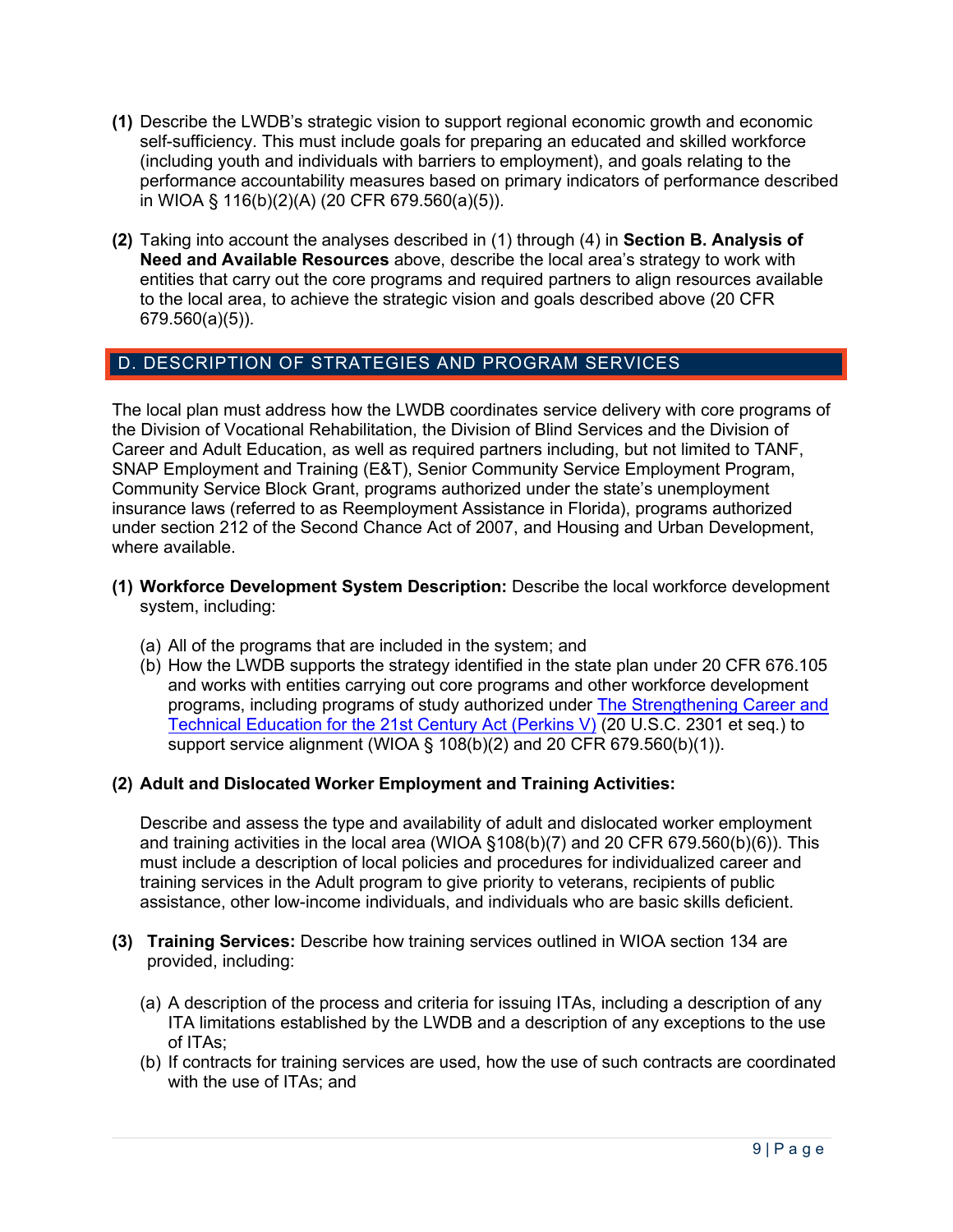- (c) How the LWDB will ensure informed customer choice in the selection of training programs regardless of how the training services are to be provided (WIOA §108(b)(19) and 20 CFR 679.560(b)(18)).
- (d) How the LWDB ensures training provided is linked to in-demand industry sectors or occupations in the local area, or in another area to which a participant is willing to relocate (WIOA §134(c)(3)(G)(iii)). Include strategic or other policies that align training initiatives and Individual Training Accounts (ITAs) to sector strategies and demand occupations (WIOA §134(d)(1)(A)(ix)(II)(aa)).
- (e) How the LWDB incorporates/includes work-based training activities in the local area's service delivery model.
- **(4) Youth Workforce Investment Activities:** Describe and assess the type and availability of youth workforce investment activities (services) in the local area, including activities for youth who are individuals with disabilities. The description and assessment must:
	- (a) Identify successful models of such youth workforce investment activities (WIOA §108(b)(9) and 20 CFR 679.560(b)(8)).
	- (b) Include the local area's design framework for the local youth program and how the 14 program elements required in 20 CFR 681.460 are made available within that framework (WIOA § 129(c)(1)).
	- (c) Describe the LWDB's policy regarding how the local area will determine when an individual meets the definition of basic skills deficient contained in [CareerSource Florida](http://floridajobs.org/docs/default-source/lwdb-resources/policy-and-guidance/guidance-papers/2022-guidance-papers/administrative-policy-095---youth-eligibility25e131a4cbbb61cbb02aff01004f56df.pdf?sfvrsn=2b5a50b0_2)  [Administrative Policy 095 – WIOA Youth Program Eligibility.](http://floridajobs.org/docs/default-source/lwdb-resources/policy-and-guidance/guidance-papers/2022-guidance-papers/administrative-policy-095---youth-eligibility25e131a4cbbb61cbb02aff01004f56df.pdf?sfvrsn=2b5a50b0_2)
	- (d) Define the term "a youth who is unable to compute or solve problems, or read, write, or speak English at a level necessary to function on the job, in the individual's family, or in society" and describe how the LWDB defines whether a youth is unable to demonstrate these skills sufficiently to function on the job, in their family, or in society and what assessment instruments are used to make this determination (20 CFR 681.290).
	- (e) Define the term "requires additional assistance to complete an educational program or to obtain or retain employment" and describe the circumstance(s) or other criteria the LWDB will use to qualify a youth under this eligibility barrier (20 CFR 681.300).
- **(5) Self-Sufficiency Definition:** Under WIOA § 134(c)(3)(A) training services may be made available to employed and unemployed adults and dislocated workers who need training services to obtain or retain employment leading to economic self-sufficiency or wages comparable to or higher than wages from previous employment. Describe the definition of "self-sufficiency" used by your local area for:
	- (a) Adults (distinguish if there are different definitions for unemployed individuals or employed workers); and
	- (b) Dislocated Workers (WIOA  $\S$  134(c)(3)(A(xii)).

If self-sufficiency is defined differently for other programs or populations served in the local area, describe the definition of "self-sufficiency" used for those programs as well. NOTE: if the local area utilizes a self-sufficiency definition that exceeds 250% of the Lower Living Standard Income Level (LLSIL) or LLSIL wage rate, the description must include the rationale/methodology used by the local area to determine the local area's self-sufficiency standard.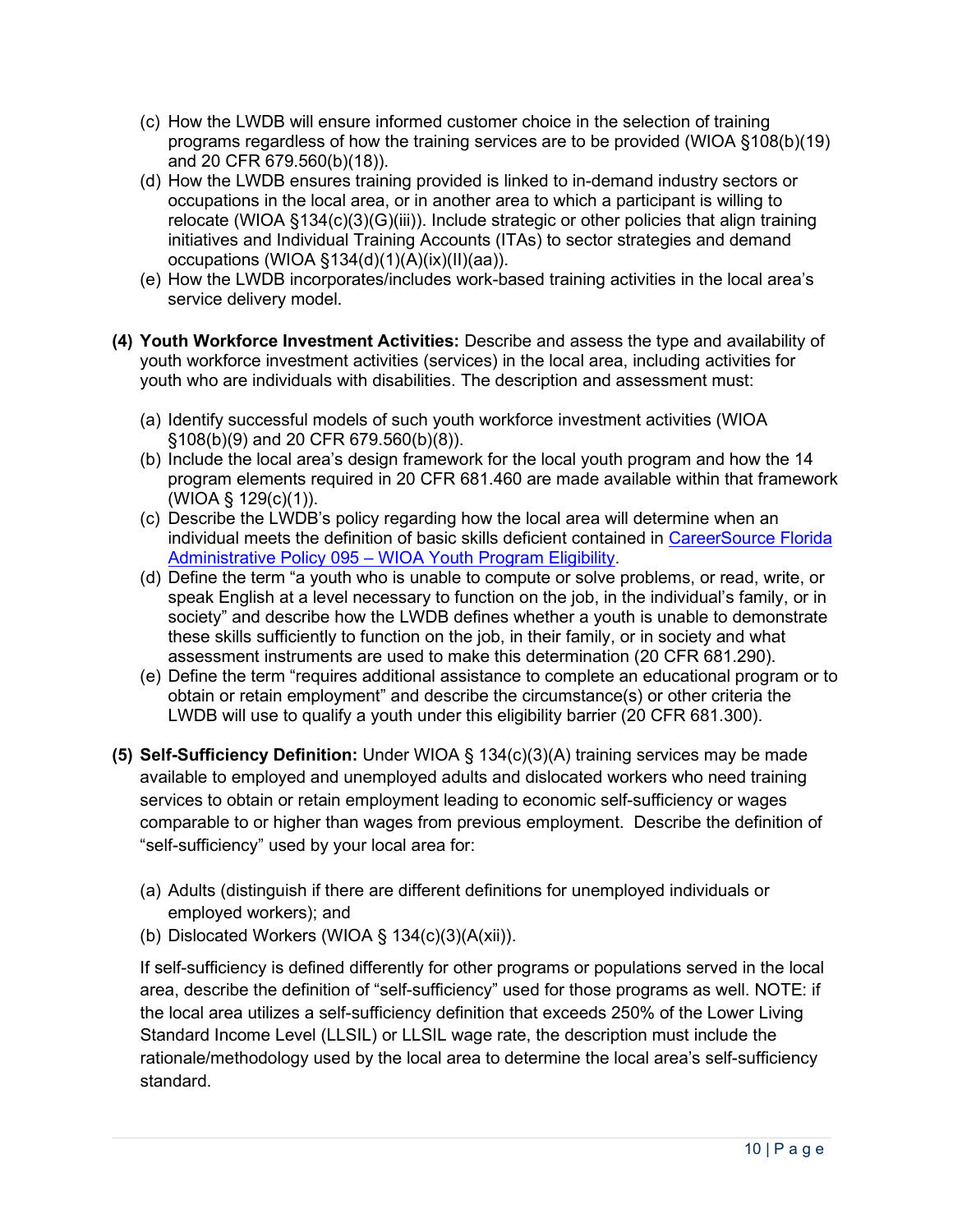- **(6) Supportive Services and Needs-Related Payments:** Describe the types of supportive services offered in the local area to include any applicable limits and levels. The supportive services offered by the LWDB in the local area must align with the supportive services outlined in [CareerSource Florida Administrative Policy 109 – Supportive Services and](http://floridajobs.org/docs/default-source/lwdb-resources/policy-and-guidance/guidance-papers/2021-guidance-papers/adminpol109_wioa_supportiveservicesandneedsrelatedpayments---final-02-22-21.pdf?sfvrsn=81714db0_2)  [Needs-Related Payments.](http://floridajobs.org/docs/default-source/lwdb-resources/policy-and-guidance/guidance-papers/2021-guidance-papers/adminpol109_wioa_supportiveservicesandneedsrelatedpayments---final-02-22-21.pdf?sfvrsn=81714db0_2)
- **(7) Individuals with Disabilities:** Describe service strategies the LWDB has in place or will develop that will improve meeting the needs of customers with disabilities as well as other population groups protected under Section 188 of WIOA and 29 CFR Part 38.
- **(8) Linkage with Unemployment Insurance (referred to as Reemployment Assistance in Florida) programs:** Describe strategies and services used in the local area to strengthen linkages between the one-stop delivery system and the Reemployment Assistance program (WIOA § 134(d)(1)(A)(vi)(III) and 20 CFR 679.560(b)(3)(iv)).
- **(9) Highest Quality of Services to Veterans and Covered Persons:** Describe the LWDB's strategies and policies for providing veterans and covered persons with the highest quality of service at every phase of services offered. Policies must be implemented to ensure eligible veterans and covered persons are aware of their entitlement to priority of service, the full array of programs and services available to them, and applicable eligibility requirements for those programs and/or services.
- **(10) Entities Carrying Out Core Programs:** Describe how the LWDB works with entities carrying out core programs to:
	- (a) Expand access to employment, training, education and supportive services for eligible individuals, particularly eligible individuals with barriers to employment;
	- (b) Facilitate the development of career pathways and co-enrollment, as appropriate, in core programs; and
	- (c) Improve access to activities leading to a recognized postsecondary credential (including a portable and stackable credential that is an industry-recognized certificate or certification) (WIOA § 108(b)(3) and 20 CFR 679.560(b)(2)(iii) to include credentials contained on Florida's Master Credentials List.
- **(11) Employer Engagement:** Describe strategies and services used in the local area to:
	- (a) Facilitate engagement of employers in workforce development, including small employers and employers in in-demand industry sectors and occupations; and
	- (b) Support a local workforce development system that meets the needs of businesses in the local area.

Such strategies and services may include the implementation of initiatives such as incumbent worker training programs, on-the-job training programs, customized training programs, industry and sector strategies, career pathways initiatives, utilization of effective business intermediaries, and other business services and strategies designed to meet the needs of regional employers. These initiatives must support the strategies described above.

**(12) Enhancing Apprenticeships:** Describe how the LWDB enhances the use of apprenticeships to support the local economy. Describe how the LWDB works with industry representatives and local businesses to develop registered apprenticeships, in collaboration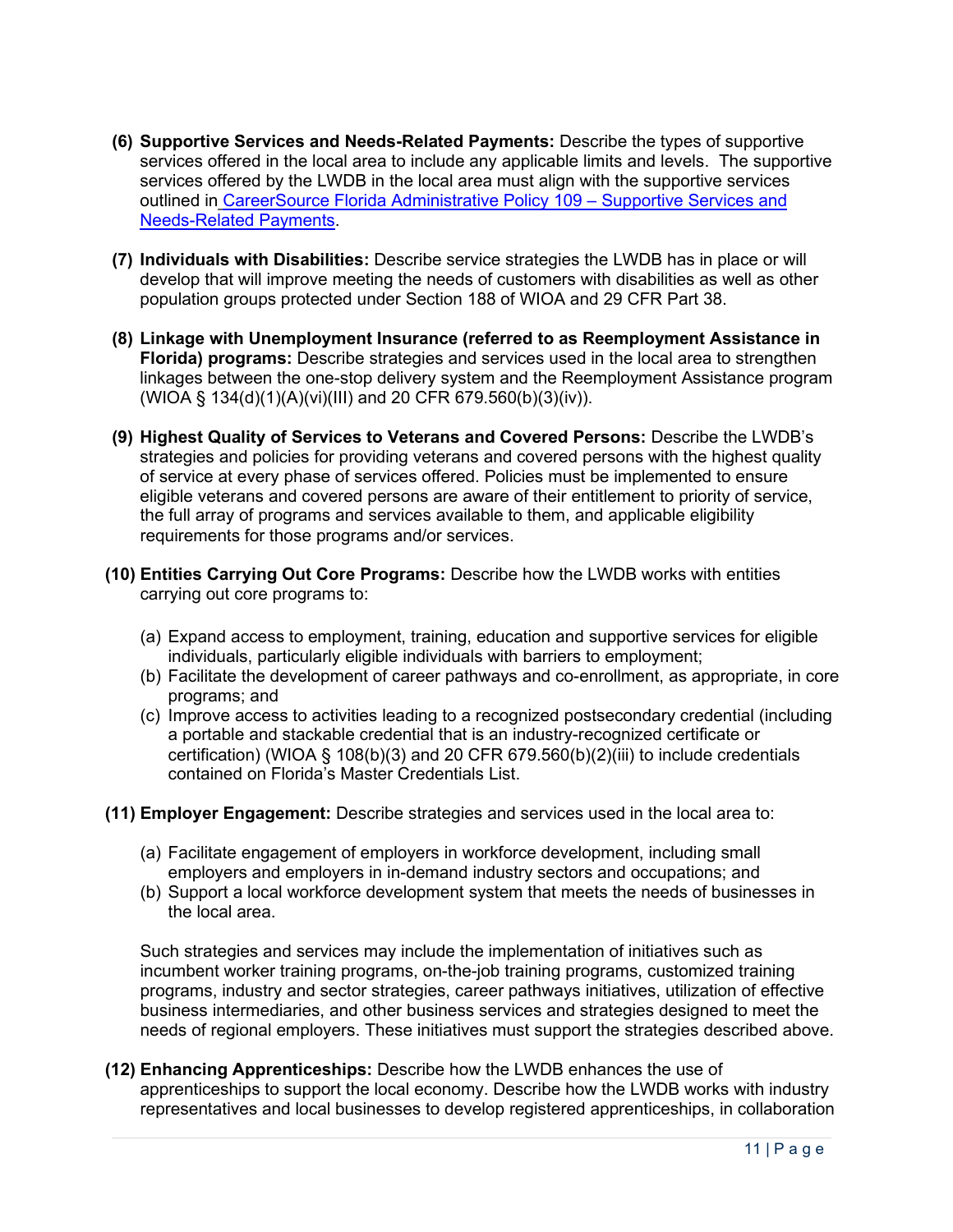with apprenticeship training representatives from the Florida Department of Education and other partners. Describe how job seekers are made aware of apprenticeship opportunities.

#### E. DESCRIPTION OF THE LOCAL ONE-STOP DELIVERY SYSTEM

- **(1) General System Description:** Describe the one-stop delivery system in your local area, including the roles and resource contributions of one-stop partners (WIOA §108(b)(6)).
	- (a) Describe how required WIOA partners contribute to the LWDB's planning and implementation efforts. If any core or required partner is not involved, explain the reason.
	- (b) Identify any optional/additional partners included in the local one-stop delivery system.
- **(2) Customer Access:** Describe actions taken by the LWDB to promote maximum integration of service delivery through the one-stop delivery system for both business customers and job seekers.
	- (a) Describe how entities within the one-stop delivery system, including one-stop operators and one-stop partners, comply with the Americans with Disabilities Act regarding physical and programmatic accessibility of facilities, programs and services, technology and materials for individuals with disabilities, including providing staff training and support for addressing needs of individuals with disabilities. Describe how the LWDB incorporates feedback received during consultations with local Independent Living Centers on compliance with Section 188 of WIOA (WIOA §108(b)(6)(C)).
	- (b) Describe how entities within the one-stop delivery system use principles of universal design in their operation.
	- (c) Describe how the LWDB facilitates access to services provided through the local delivery system, including remote areas, using technology and other means (WIOA §108(b)(6)(B)).
- **(3) Integration of Services:** Describe how one-stop career centers implemented and transitioned to an integrated, technology-enabled intake and case management information system for programs carried out under WIOA and programs carried out by one-stop career center partners (WIOA §108(b)(21)).
- **(4) Sub-grants and Contracts:** Describe the competitive process used by the LWDB to award sub-grants and contracts in the local area for WIOA-funded activities (WIOA §108(b)(16)).
- **(5) Service Provider Continuous Improvement:** Describe how the LWDB will ensure the continuous improvement of eligible providers through the system and that such providers will meet the employment needs of local employers, workers and job seekers (WIOA §108(b)(6)(A) and 20 CFR 679.560(5)(i)).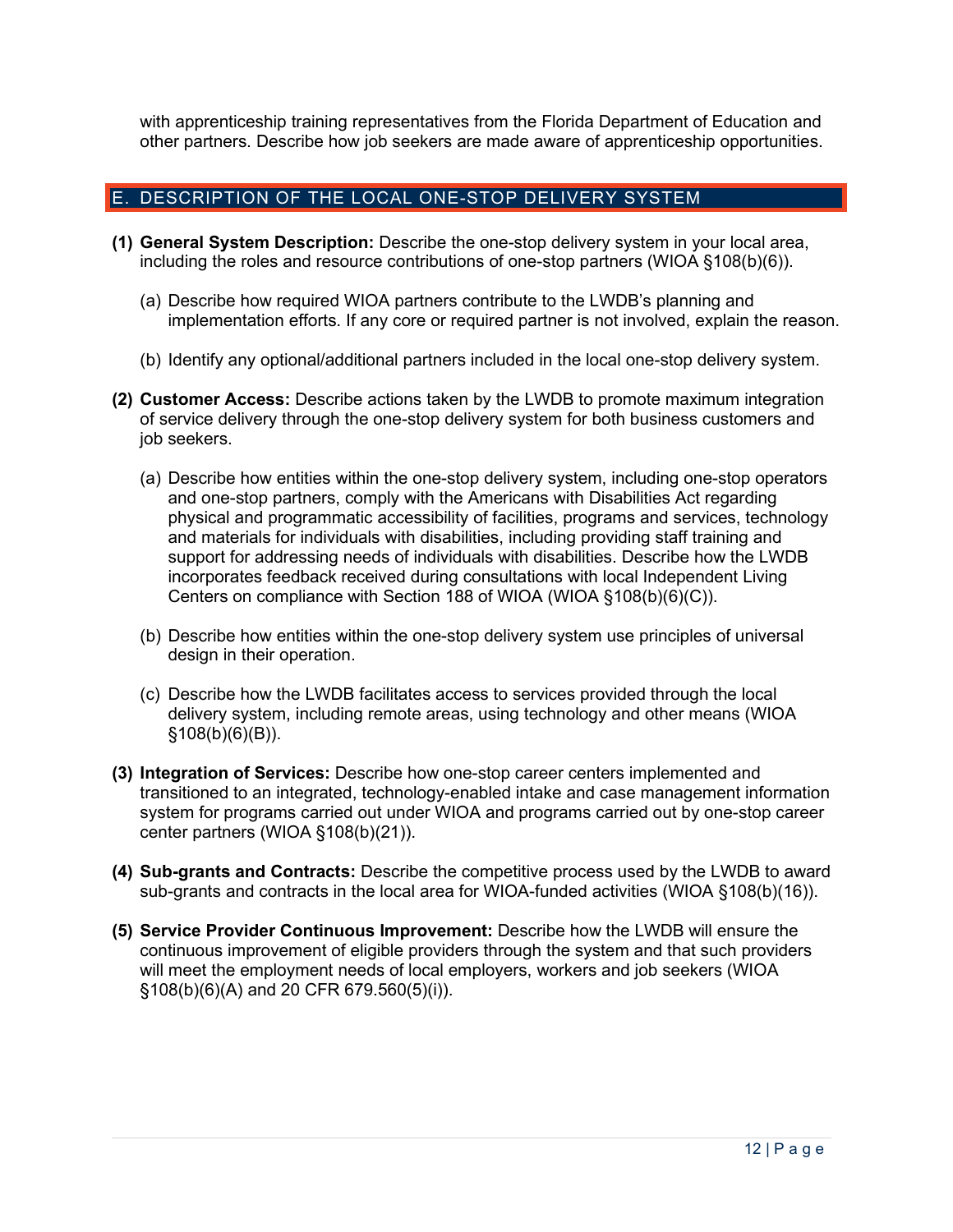#### F. COORDINATION OF SERVICES

- **(1) Coordination of Programs/Partners:** Describe how services are coordinated across programs/partners in the one-stop career centers, including Vocational Rehabilitation, TANF, SNAP E&T, and Adult Education and Literacy activities. Specify how the local area coordinates with these programs to prevent duplication of activities and improve services to customers.
- **(2) Coordination with Economic Development Activities:** Describe the strategies and services that are used in the local area to better coordinate workforce development programs and economic development (20 CFR 679.560(b)(3)(iii)). Include an examination of how the LWDB will coordinate local workforce investment activities with local economic development activities that are carried out in the local area and how the LWDB will promote entrepreneurial skills training and microenterprise services (WIOA §108(b)(5) and 20 CFR 679.550(b)(4)).
- **(3) Coordination with Rapid Response:** Describe how the LWDB coordinates workforce investment activities carried out in the local area with statewide rapid response and layoff aversion activities (WIOA §108(b)(8) and 20 CFR 679.560(b)(7). The description must include how the LWDB implements the requirements in [CareerSource Florida Strategic](https://careersourceflorida.com/wp-content/uploads/2021/06/21.-Rapid-Response-and-Layoff-Aversion-System-Strategic-Policy.pdf)  Policy [2021.06.09.A.2. – Rapid Response and Layoff Aversion System](https://careersourceflorida.com/wp-content/uploads/2021/06/21.-Rapid-Response-and-Layoff-Aversion-System-Strategic-Policy.pdf) and [CareerSource](http://floridajobs.org/docs/default-source/lwdb-resources/policy-and-guidance/guidance-papers/2021-guidance-papers/adminpol114_wioa-rapidresponseprogramadministration---final-06092021.pdf?sfvrsn=699d4eb0_2)  [Florida Administrative Policy 114 – Rapid Response Program Administration.](http://floridajobs.org/docs/default-source/lwdb-resources/policy-and-guidance/guidance-papers/2021-guidance-papers/adminpol114_wioa-rapidresponseprogramadministration---final-06092021.pdf?sfvrsn=699d4eb0_2)
- **(4) Industry Partnerships:** Describe how the LWDB identifies and collaborates with existing key industry partners in the local area. Describe how the LWDB coordinates and invests in partnership infrastructure where key industry partnerships are not yet developed (WIOA §108(b)(4)A)). The local area must describe how the following elements are incorporated into its local strategy and operational sector strategy policy:
	- A. Describe how selected industries or sectors are selected based on, and driven by, high-quality data (cite data source used);
	- B. Describe how sector strategies are founded on a shared/regional vision;
	- C. Describe how the local area ensures that the sector strategies are driven by industry;
	- D. Describe how the local area ensures that sector strategies lead to strategic alignment of service delivery systems;
	- E. Describe how the local area transforms services delivered to job seekers/workers and employers through sector strategies: and
	- F. Describe how the local area measures, improves and sustains sector strategies.
- **(5) Coordination with Relevant Secondary and Postsecondary Educations:** Describe how the LWDB coordinates relevant secondary and postsecondary education programs and activities with education and workforce investment activities to coordinate strategies,